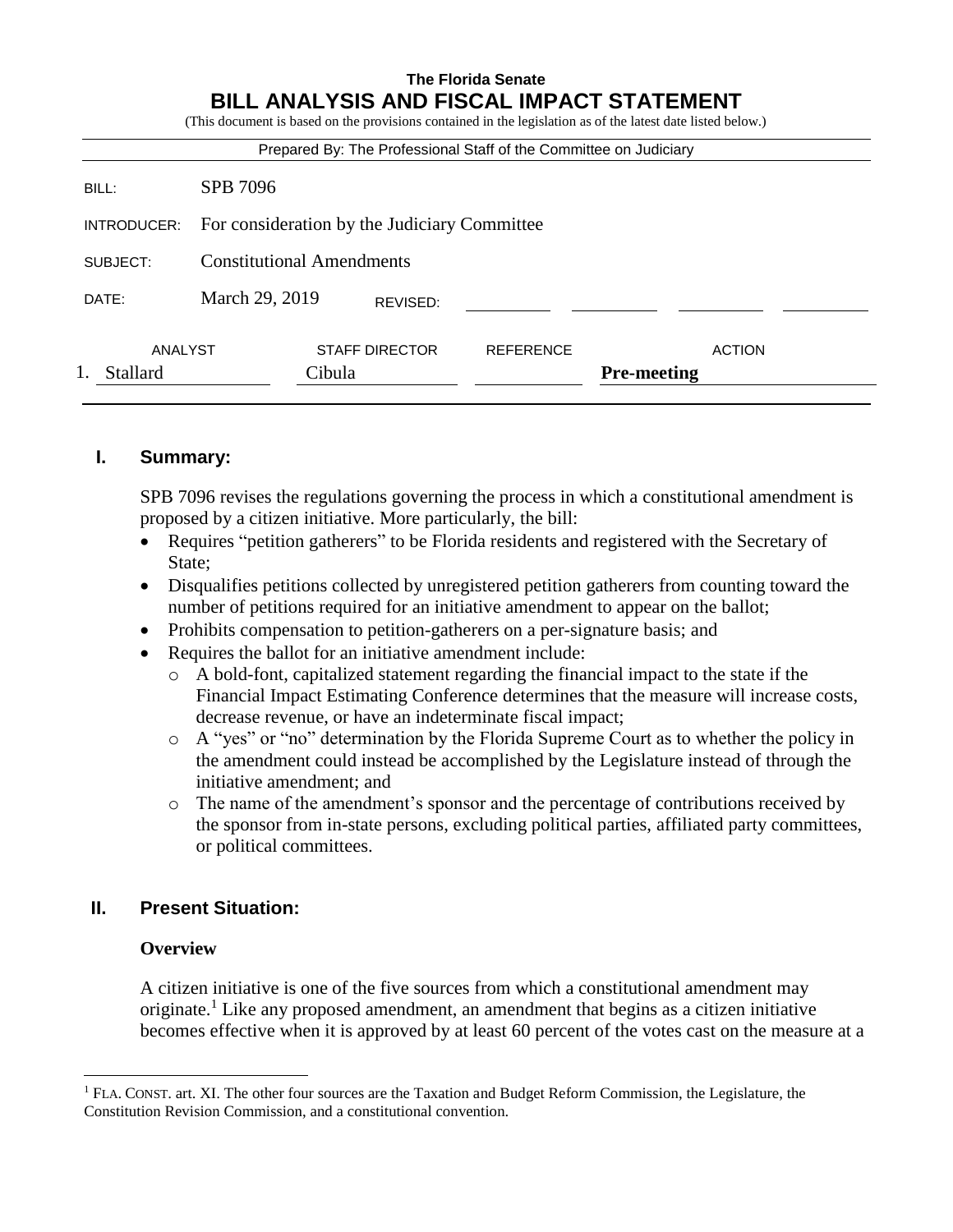general election. However, prior to appearing on a ballot, the law prescribes a multi-step process that must be completed in order for an amendment to qualify for the ballot. Many of these steps are designed to ensure the integrity of the ballot and to inform voters of the effect of the proposals.

### **Registration of the Sponsor and the Beginning of the Process**

First, the sponsor must register as a political committee and submit the text of the proposed amendment to the Secretary of State.<sup>2</sup> The sponsor must also submit the petition form on which the sponsor will collect signatures of the Florida voters who want the amendment placed on the ballot.<sup>3</sup> Under the Florida Constitution, the number of signatures required for placement on the ballot is 8 percent of the number of people who voted in the last presidential election.<sup>4</sup> For instance, 766,200 signatures were required to place an initiative amendment on the 2018 General Election ballot.<sup>5</sup>

### **Submission to the Supervisor of Elections**

After obtaining the required number of signatures, the sponsor must present each signed form to the supervisor of elections in the signors' county of residence.<sup>6</sup> The supervisor must check several things regarding each signature, including that it is the "original signature" of a qualified and registered voter of that county.<sup>7</sup> The Florida Supreme Court has recognized that the Legislature has a duty and obligation to ensure ballot integrity and that the verification of signatures on initiative petitions is an element of ballot integrity. $8$ 

## **Submission to the Secretary of State**

Then, the supervisor must submit each qualifying signature to the Secretary of State.<sup>9</sup> When the Secretary of State receives a certain number of qualifying signatures (roughly 10 percent what is required for placement on the ballot) he or she must submit the initiative amendment to the Attorney General and to the Financial Impact Estimating Conference (FIEC).<sup>10</sup>

 $\overline{a}$ 

<sup>2</sup> Section 100.371(2), F.S.

<sup>3</sup> *Id.*

<sup>4</sup> However, the number must come from at least 14 of this state's 27 congressional districts. FLA. CONST. art. XI s. 3; Florida Dept. of State, *2018 Initiative Petition Handbook*, [https://dos.myflorida.com/media/697659/initiative-petition-handbook-](https://dos.myflorida.com/media/697659/initiative-petition-handbook-2018-election-cycle-eng.pdf)[2018-election-cycle-eng.pdf.](https://dos.myflorida.com/media/697659/initiative-petition-handbook-2018-election-cycle-eng.pdf)

<sup>5</sup> Florida Dept. of State, *2018 Initiative Petition Handbook*[, https://dos.myflorida.com/media/697659/initiative-petition](https://dos.myflorida.com/media/697659/initiative-petition-handbook-2018-election-cycle-eng.pdf)[handbook-2018-election-cycle-eng.pdf.](https://dos.myflorida.com/media/697659/initiative-petition-handbook-2018-election-cycle-eng.pdf)

<sup>6</sup> Section 100.371(3), F.S.

 $^7$  Section 100.371(3), F.S. This provision also requires the supervisor of elections to ensure, as to each signature, that the form contains the voter's name, address, city, county, and voter registration number or date of birth.

<sup>8</sup> *Citizens for Tax Relief v. Firestone,* 386 So. 2d 561, 566-67 (Fla. 1990); *see also Floridian Against Expanded Gambling v. Floridians for a Level Playing Field,* 945 So. 2d 553 (Fla. 2006).

<sup>9</sup> *Id*.

<sup>&</sup>lt;sup>10</sup> Section 15.21, F.S. The precise threshold is 10 percent of 8 percent of the people who voted in the previous presidential election in 7 of this state's congressional districts. For district-by district breakdown of these numbers, see Florida Dept. of State, *2018 Initiative Petition Handbook (Appendix B: Congressional District Requirements)*, [https://dos.myflorida.com/media/697659/initiative-petition-handbook-2018-election-cycle-eng.pdf.](https://dos.myflorida.com/media/697659/initiative-petition-handbook-2018-election-cycle-eng.pdf)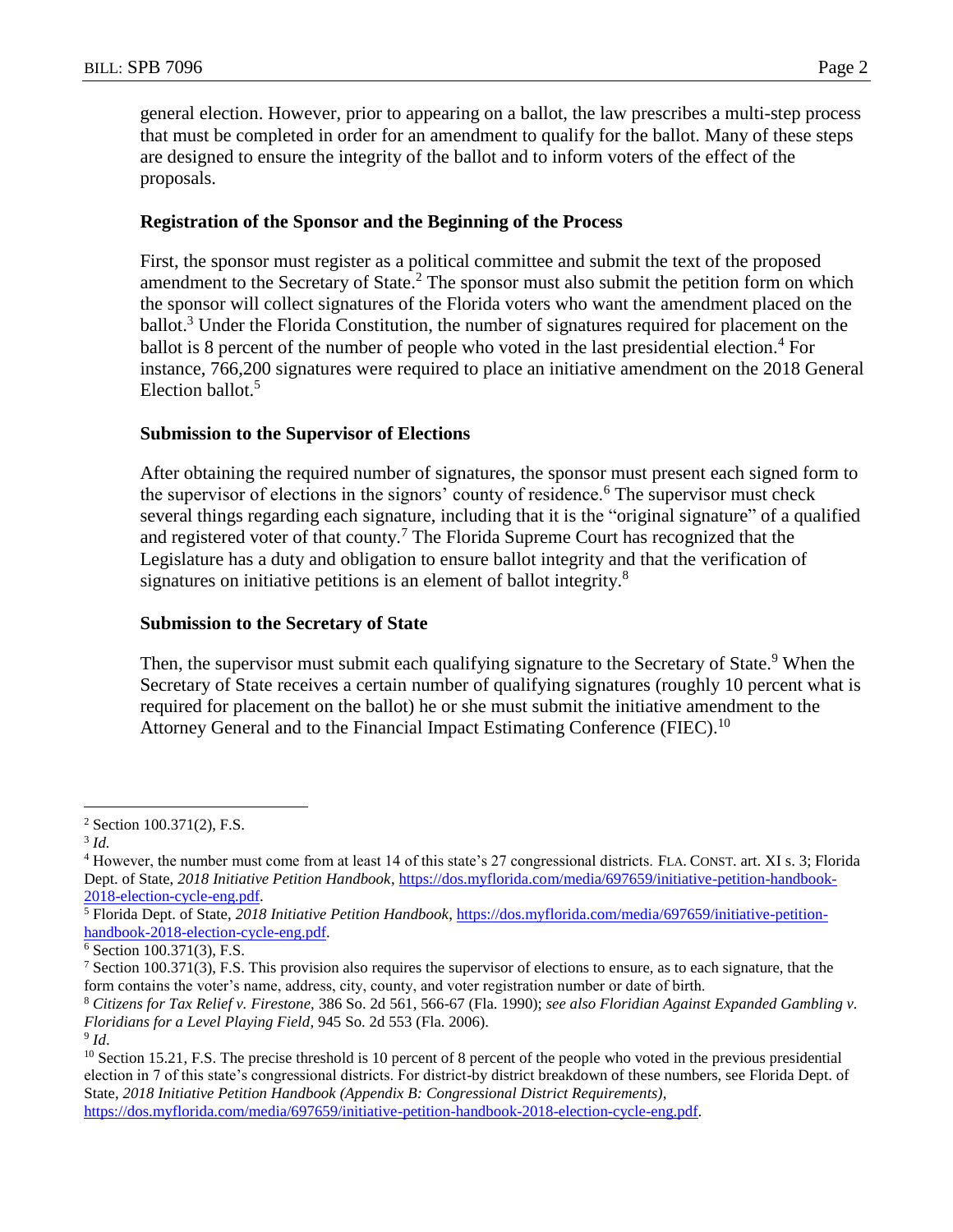### **Financial Review by the FIEC**

The FIEC, within 45 days after receiving an initiative amendment, must complete a "financial impact statement."<sup>11</sup> The FIEC must also complete a more-detailed "initiative financial information statement," which the Department of State must distribute to supervisors of elections and is also made available on the Internet. $12$ 

The financial impact statement, which is to be placed on the ballot, is a statement of 75 words or less as to "the estimated increase or decrease in any revenues or costs to state or local governments resulting from the proposed initiative."<sup>13</sup> The FIEC must submit the financial impact statement to the Attorney General and Secretary of State.<sup>14</sup>

### **Certification of Ballot Position**

If the Secretary of State determines that it has received, by February 21 of the year of a general election year, valid and verified petition forms signed by the constitutionally required number of voters, he or she must assign the amendment a number and certify its ballot position.<sup>15</sup>

### **Review by the Florida Supreme Court**

The Attorney General must petition the Florida Supreme Court for an advisory opinion on the validity of the amendment.<sup>16</sup> The Supreme Court applies a deferential standard of review of the initiative amendments which is limited to the legal sufficiency of the proposals.<sup>17</sup> This review includes an examination of the ballot title and ballot summary for compliance with the requirement that they provide accurate information to voters. The Supreme Court has explained that

the gist of the constitutional accuracy requirement is simple: A ballot title and summary cannot either "fly under false colors" or "hide the ball" as to the amendment's true effect.<sup>18</sup>

The Court, therefore, does not address the "merits or wisdom" of the amendment, and has repeatedly stated that it has a duty to uphold a proposal unless it is "clearly and conclusively defective."<sup>19</sup> The Supreme Court's review does, however, include the legal validity of the financial impact statement.<sup>20</sup> Nonetheless, even if the financial impact statement it is deficient, it

 $\overline{a}$ 

 $19$  *Id.* 

<sup>20</sup> *See, e.g., id* at 833-34.

 $11$  Section 100.371(5)(a), F.S

<sup>12</sup> *See* s. 100.371(5)(e)4.-5., F.S.

<sup>13</sup> *Id*.

<sup>14</sup> *Id.*

<sup>15</sup> Section 100.371(1), F.S.

<sup>&</sup>lt;sup>16</sup> FLA. CONST. art IV, s. 10.

<sup>17</sup> *Advisory Opinion to the Attorney General re Rights of Electricity Consumers Regarding Solar Energy Choice*, 188 So. 3d 822 (Fla. 2016) (internal citations omitted).

<sup>18</sup> *Armstrong v. Harris*, 773 So. 2d 7, 16 (Fla. 2000).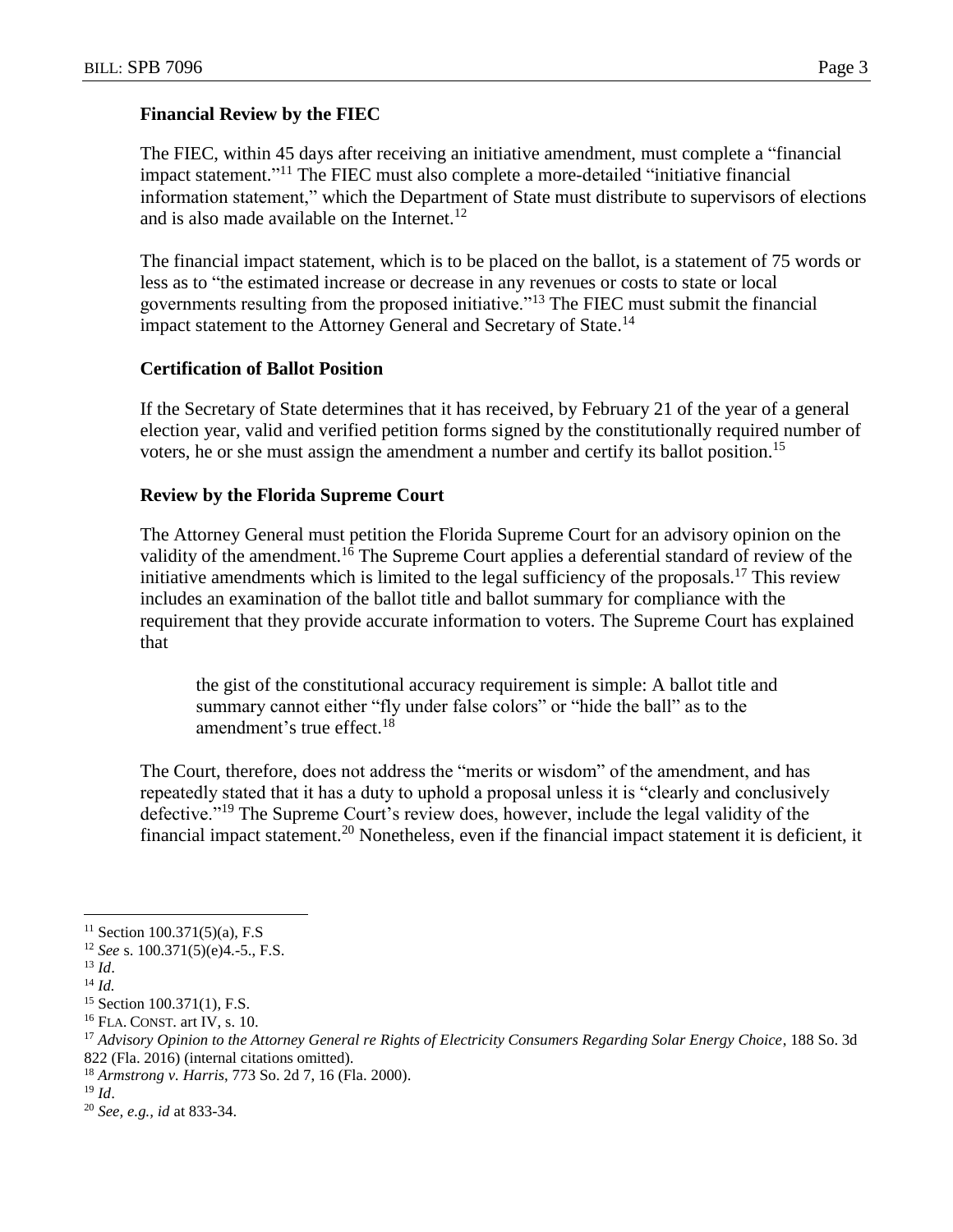can be cured, time permitting.<sup>21</sup> Even if it cannot be cured, the initiative amendment may still proceed to the ballot. $^{22}$ 

# **III. Effect of Proposed Changes:**

The bill makes several changes to statutes regulating the citizen initiative process.

### **Regulation of Petition-Gatherers**

Currently, the Florida Statutes do not appear to directly regulate "petition gatherers." Under the bill, a petition gatherer is a person who works toward obtaining the required number of signatures for an initiative amendment to be placed on the general election ballot. This person must be a resident of this state and must register with the Secretary of State before gathering signatures. When a petition-gatherer registers with the Secretary of State, he or she must provide his or her name, date of birth, residential address, as well as his or her "attestation that he or she is a Florida resident."

Any signature collected by an unregistered petition-gatherer is invalid and does not count toward the number required to place an initiative amendment on the ballot.

The Secretary of State must maintain a searchable database of registered petition-gatherers.

The bill further prohibits a person from compensating a petition gatherer on a per-signature basis. A person who compensates a petition gatherer in this manner commits a first degree misdemeanor.

## **Required Estimate of an Initiative Amendment's Impact on the State and Local Economy**

The bill requires the Financial Impact Estimating Conference (FIEC) to include in its analysis an additional estimation: the proposed amendment's impact on the state and local economy. However, the bill increases the FIEC's timeframe for completing its analysis from 45 days to 60 days.

### **Initiative Amendment Ballots that are More Informative**

In addition to the information required under current law, the bill requires the ballot for an initiative amendment to include:

- The name of the amendment's sponsor.
- The percentage of contributions received by the sponsor from in-state persons, excluding political parties, affiliated party committees, or political committees.
- If the amendment will cost money or have an indeterminate fiscal impact, a statement in bold capital letters that passage of the amendment may result in higher taxes or reduced funding for programs. This statement informs voters that an amendment that increases costs to the state may result in increased taxes or a reduction in government services.

 $\overline{a}$ 

<sup>21</sup> *See* s. 100.571(5)(c), F.S.

<sup>22</sup> *See* s. 100.571(5)(c)3., F.S.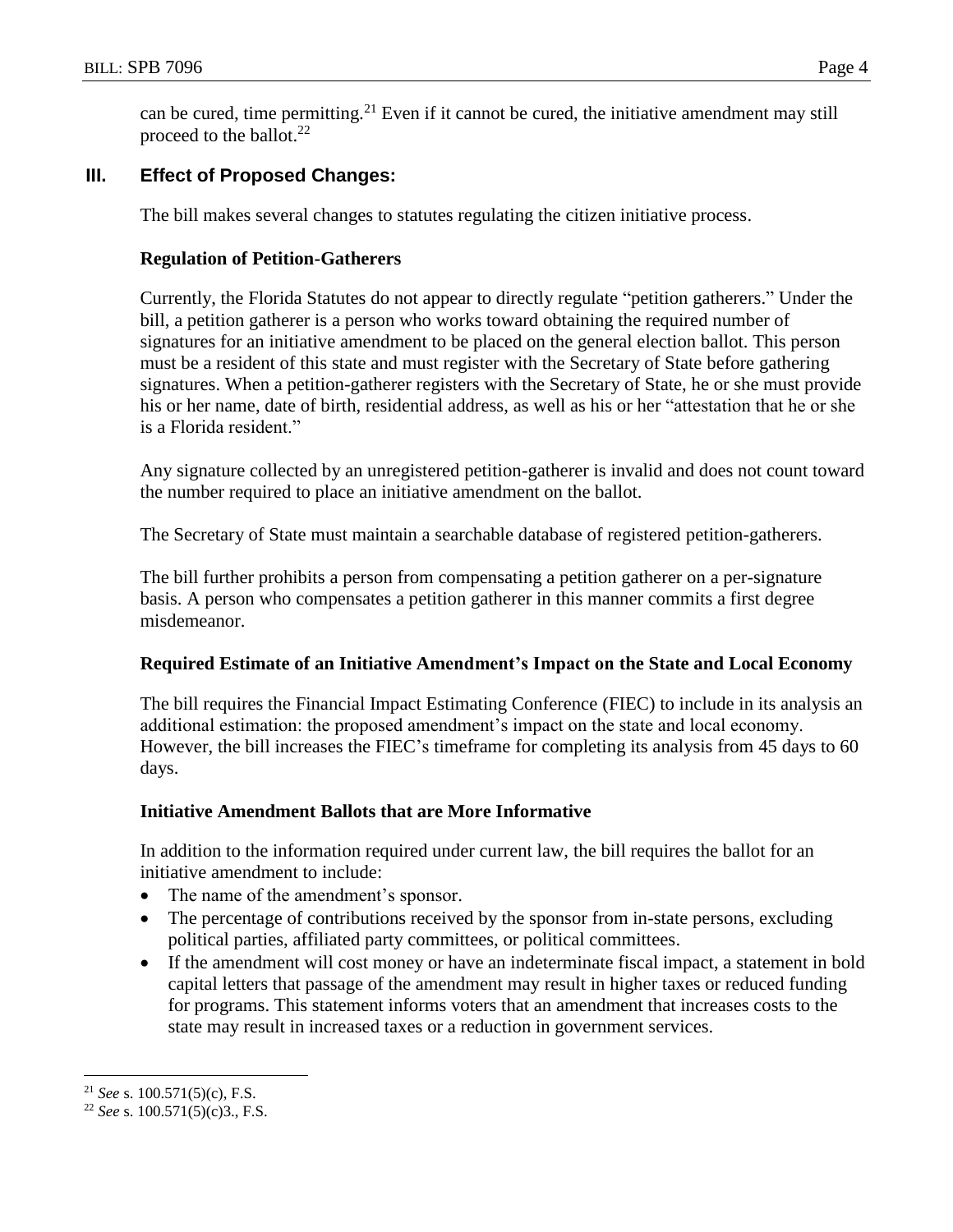• The Supreme Court's "yes" or "no" determination as to whether the amendment's proposed policy can instead be implemented by the Legislature.

The bill also requires the attorney general's petition for a Supreme Court advisory opinion to ask the Court:

- Whether the policy proposed in the amendment could instead be implemented by the Legislature without amending the Constitution; and
- To identify any undefined terms in the amendment that will have a substantive impact.

### **Publication Requirements**

The bill provides that once the Secretary of State certifies a proposed amendment for ballot placement, and interested person may file a position statement not exceeding 50 words with the Secretary, to be published on the Department of State's website.

The bill also requires each county supervisor of elections to include a copy of:

- The FIEC's financial information summaries in the publication or mailing for sample ballots; and
- The proposed amendment text in each voting booth.

#### **Effective Date and Application**

The bill is effective upon becoming a law. Its changes apply to all initiative amendments proposed for the 2020 ballot. However, nothing in the bill affects the validity of a petition gathered before the bill's effective date.

## **IV. Constitutional Issues:**

A. Municipality/County Mandates Restrictions:

This bill may require supervisors of elections to spend additional funds but the expenditures are likely de minimis.

B. Public Records/Open Meetings Issues:

None.

C. Trust Funds Restrictions:

None.

D. State Tax or Fee Increases:

None.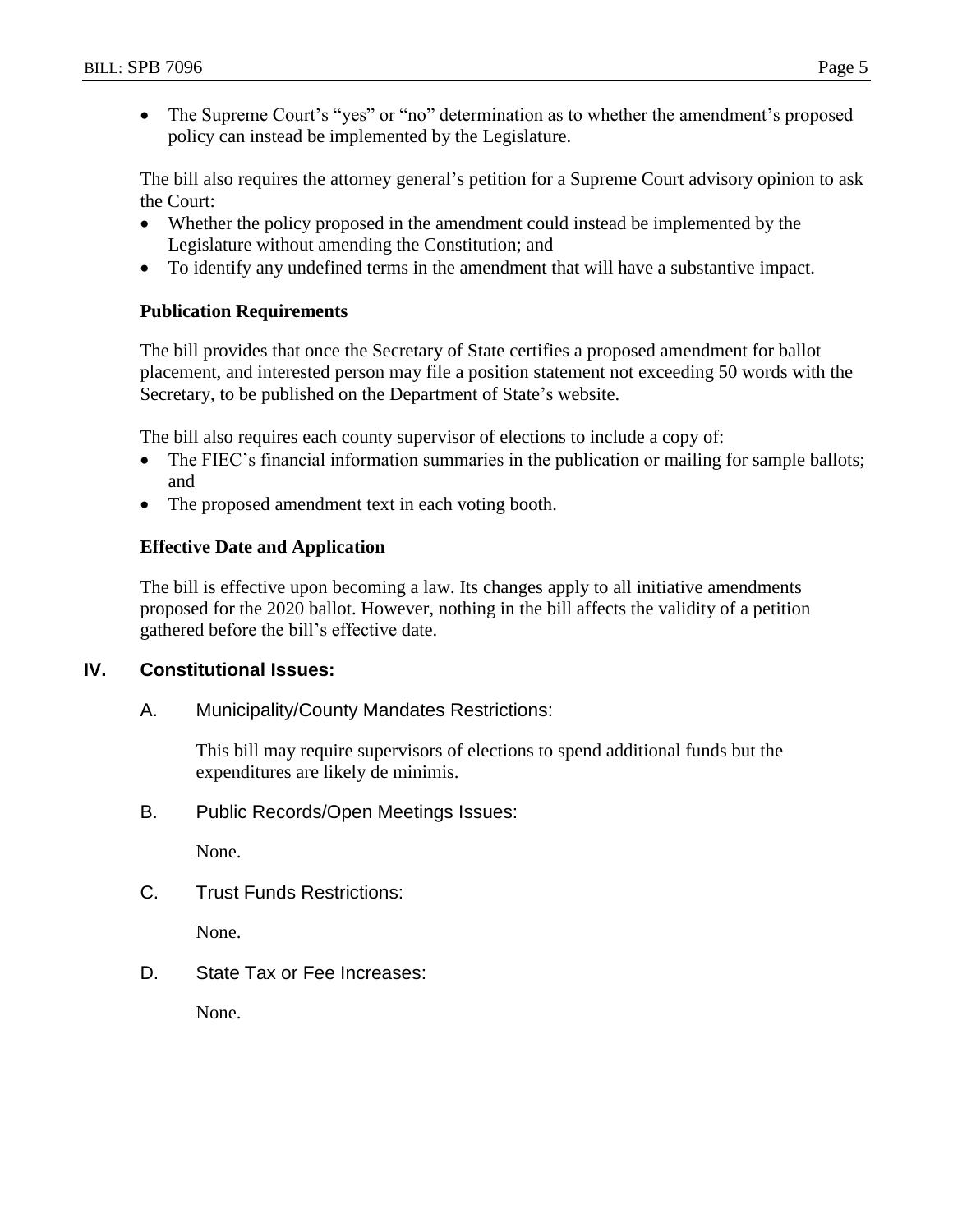### E. Other Constitutional Issues:

The Florida Supreme Court's opinion in *Browning v. Florida Hometown Democracy, Inc., PAC*, 29 So. 3d 1053, 1058 (Fla. 2016), declared a statutory scheme allowing a person to revoke a signature on an initiative petition was unconstitutional. In reaching its conclusion, the Court provided the following rule for assessing the constitutionality of a law regulating citizen initiative amendments:

[L]egislative and executive measures affecting the initiative process that are neither expressly authorized in article XI, sections 3 and 5, nor implicitly contemplated by these constitutional provisions, must be necessary for ballot integrity.

Nonetheless, the Court acknowledged that "the Legislature and Secretary of State have an obligation to ensure ballot integrity and a valid election," yet have only "limited authority to adopt regulations that affect the initiative process." $^{23}$ 

It is not clear that any of the bill's measures are expressly authorized in article XI, sections 3 or 5 of the Florida Constitution. However, they might be implicitly contemplated by these provisions. Article XI, section 3 of the Florida constitution reserves the power to propose amendments by initiative to the "people." This bill might be implicitly contemplated by that reservation of power as it appears intended to inform voters of the extent to which a proposed amendment is supported by people in this state and to supply additional information about the potential fiscal impact of constitutional amendments on state residents.

## **V. Fiscal Impact Statement:**

A. Tax/Fee Issues:

None.

B. Private Sector Impact:

None.

 $\overline{a}$ 

## C. Government Sector Impact:

The bill may have a negative fiscal impact on state and local government for the following reasons. The bill requires the Secretary of State to post position statements on proposed initiative amendments and to create a registry of petition-gatherers. It also requires the FIEC and the Florida Supreme Court to perform more analyses than under current law. Additionally, the bill also requires supervisors of elections to include a financial information summary for each initiative amendment on their websites. Finally, the bill creates a new crime, which could increase the jail population.

<sup>23</sup> *Browning v. Florida Hometown Democracy, Inc., PAC*, 29 So. 3d 1053, 1057-58 (Fla. 2016) (*quoting Smith v. Coalition to Reduce Class Size*, 827 So. 2d 959, 962 (Fla. 2002).